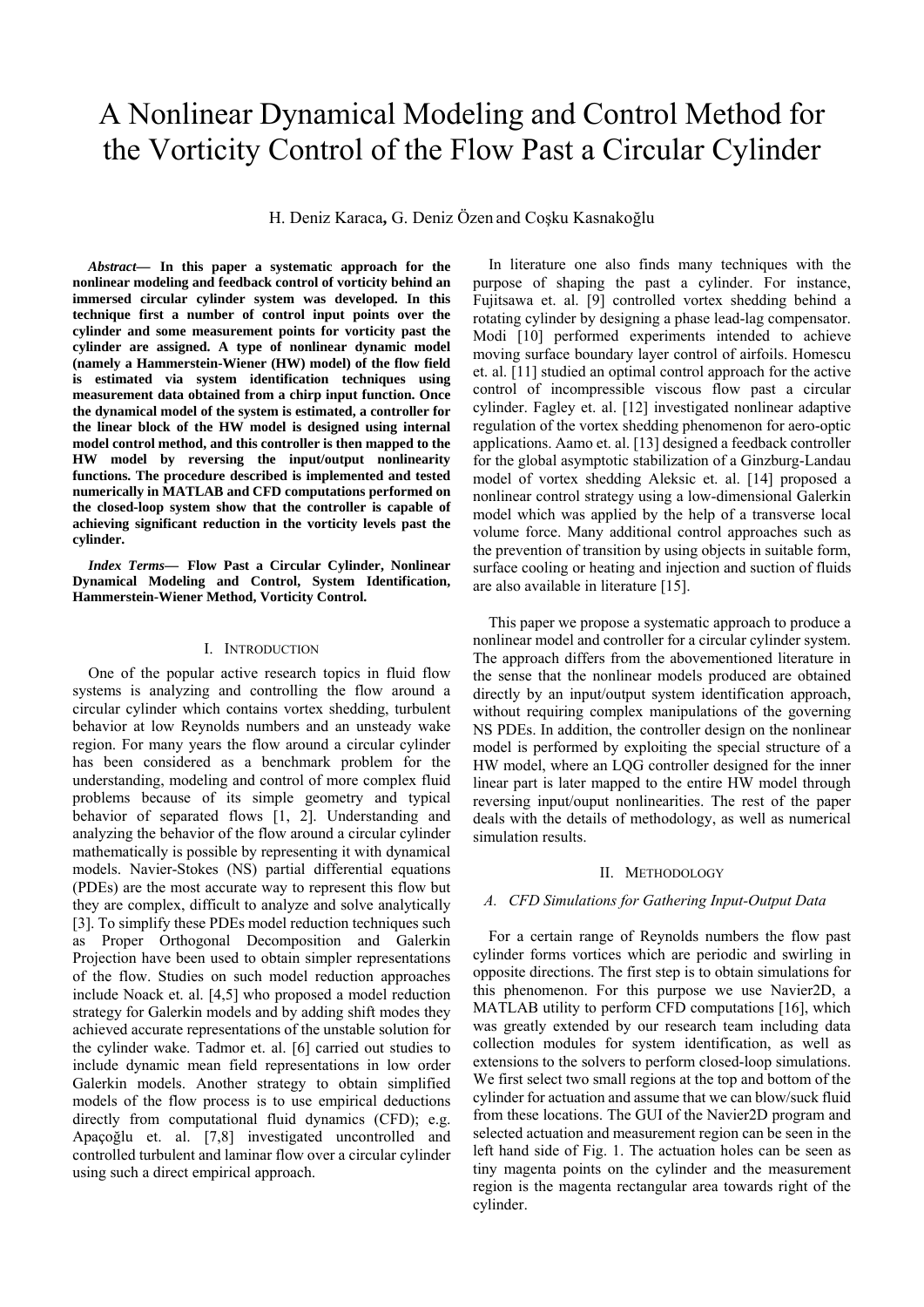

Figure. 1: Selected actuation and measurement points of the Navier2d program (upper) and the velocity field resulting from running the CFD simulation for about 250 seconds (upper).

Science our goal is to suppress the vortex shedding past the cylinder, we select a group of nodes behind it to measure the mean vorticity to be set to a reference value. The vorticity value was calculated using Eq.1

$$
\eta = \frac{\partial V}{\partial x} - \frac{\partial U}{\partial y} \tag{1}
$$

where  $U$  and  $V$  are the streamwise and transverse components of flow velocity. As the output of the system we take the mean vorticity magnitude over the group of nodes shown in Fig. 1. For the CFD simulations the system was excited for about 250 s at Reynolds number ( $Re$ ) 150 which is greater than 47 so that repeating pattern of vortex can be seen. The kinematic viscosity value of the fluid is  $=$ 0.0067  $m^2$ /s. The diameter of the cylinder is 1 m, and it is centered at the origin  $(0,0)$  of the  $[-5m, 25m] \times$  $[-10m, 10m]$  sized flow domain. The fluid flows into the domain from the left hand side at a velocity  $1 \frac{m}{s}$ . The surface of the cylinder is assigned no slip boundary conditions (i.e. the  $U$  and  $V$  components are set to zero) and the top and bottom boundaries assigned as free slip surfaces. (i.e. the derivative of  $U$  velocity component over the perpendicular direction to the boundary and the  $V$  velocity component are set to zero.)

The next step is to collect the output measurements under a significantly exciting input signal. This input-output dataset will later be used to estimate a dynamical model of the system. To estimate the system dynamics accurately, the input function should contain a variety of frequencies. For this purpose we used a chirp signal of unit magnitude, duration of 50  $s$ , where the frequency varies from 0.1  $Hz$  to  $1 Hz$  for the first  $25 s$  and then goes from  $1 Hz$  back to  $0.1$  Hz for the next 25 s. The input applied and the output resulting from CFD simulations using Navier2D are shown in



Figure 2: The Chirp signal input  $(u1)$  and the resulting measured output  $(y1)$ .

 In the figure one can see that the input and output signals are partitioned into two parts shown in red and yellow. The red part is *working data*, which is the first 25 s of the data and will be used for building the dynamical model using system identification. The yellow part is the *verification data*, which is the last  $25s$  of the data and is reserved for validating the results of system identification.

# *B. System Identification*

For the purpose of modeling we seek a Hammerstein-Wiener (HW) type nonlinear model for the input/output data collected previously. In this approach is based on the expectation that if output of the system depends nonlinearly on its inputs it is possible to decompose the input-output relation into two or more interconnected elements [17, 18]. Thus the method represents the nonlinear dynamical model as three serial blocks which are input nonlinearity function block, linear block and output nonlinearity function block. A HW system block diagram can be seen in Fig. 3.



Figure 3: Block diagram of Hammerstein-Wiener model.

Most system identification tools, including MATLAB System Identification Toolbox that is used in this study, are capable of building HW models with quite general input/output nonlinearity functions. However, we impose additional restrictions on the identification process to benefit the controller design in the succeeding sections. We constrain the nonlinearities to be piecewise polynomials of at most degree three and require that the resulting nonlinear functions be invertible. The input nonlinearity function obtained from system identification is

$$
y = \begin{cases} 0.13278 x - 0.4468, & x \le -1 \\ -0.0131 x^3 + 0.0113 x^2 + 0.4349 x + 0.0332, -1 \le x \le 1 \\ 0.24577 x + 0.37195, & x \ge 1 \end{cases}
$$
 (2)

and the output nonlinearity function is

$$
y = \begin{cases}\n-0.0031677 x + 0.46641, & x \le -1 \\
-7.5976 10^{-7} x^3 + 1.0690 10^{-5} x^2 - 0.0031 x + 0.4665, \\
1 \le x \le 1 \\
-0.0030608 x + 0.46646, & x \ge 1\n\end{cases}
$$
\n(3)

which are plotted is Fig. 5.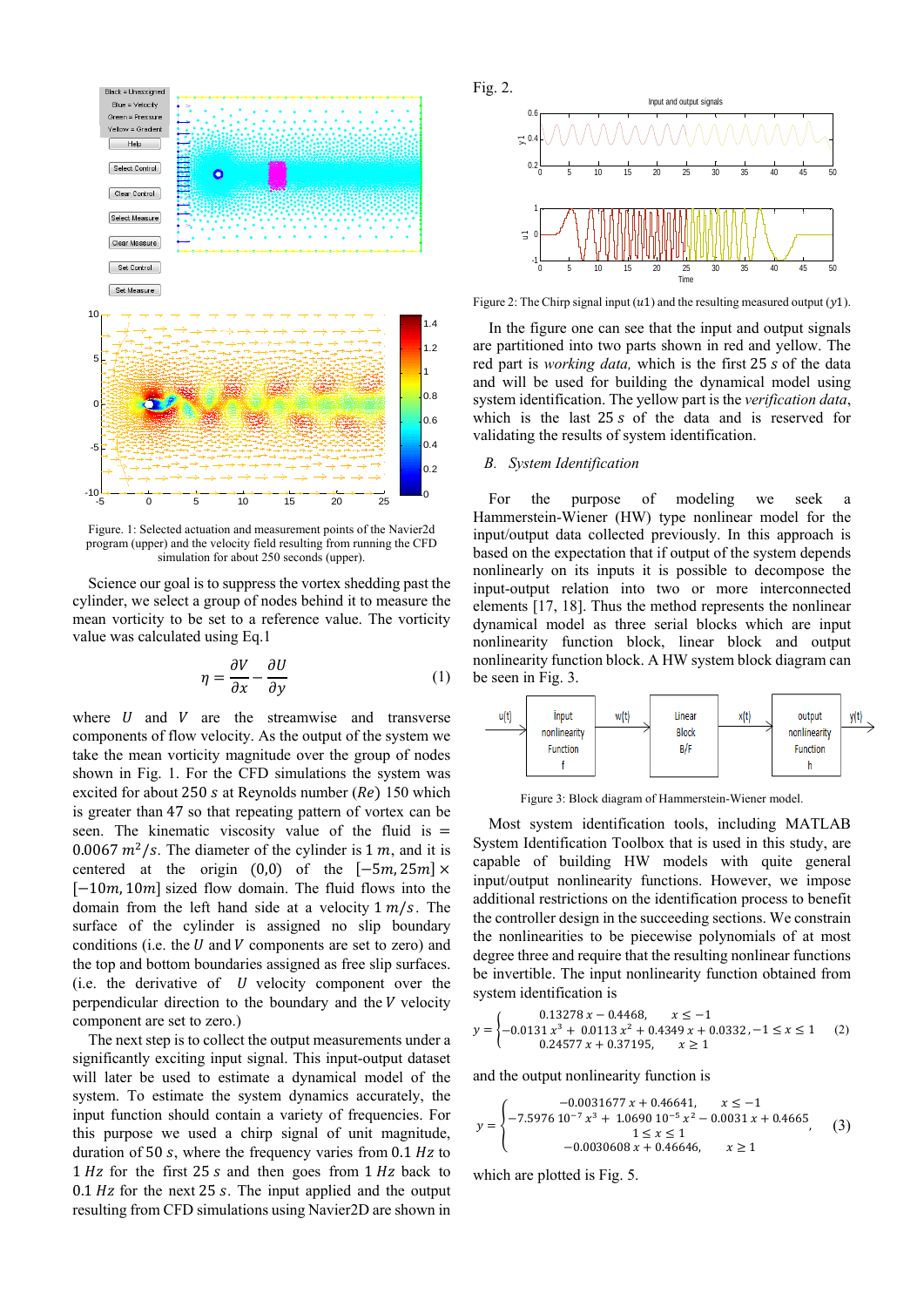

 Also identified is the linear block of the Hammerstein-Wiener model, which is

$$
G(s) = \frac{-1.84 s^2 - 14.46 s + 96.48}{s^3 + 0.03386 s^2 + 5.59s + 0.01893} .
$$
 (4)

 Finally Fig 5. shows the full range of the measured data obtained from CFD simulations compared with the output of the HW model identified. It can be observed the HW model captures the general trend of the flow process in the measurement region, which is satisfactory and adequate. (It would be unrealistic to expect a perfect match between a simple finite low-order dynamical ODE model and the complicated infinite order NS PDEs used for CFD.)



## *C. Controller Design*

After obtaining the nonlinear dynamical model of the fluid flow system by using system identification, the next step is the design of the controller. The procedure is to first design a controller for the linear block of the HW model and then to map this controller to the nonlinear model by reversing the input/output nonlinearities. The latter step is possible since these nonlinearities were constrained to be invertible during the identification process. To design the controller, several standard automated tuning methods such as Ziegler–Nichols PID, internal model control (IMC), linear quadratic Gaussian (LQG) and optimization based approaches were tested and the best results were obtained for the LQG design method [19-21]. The transfer function of the designed controller is as follows

$$
\frac{7.28 \, 10^{-7} s^2 + 5.247 \, 10^{-5} s + 1.819 \, 10^{-6}}{s^2 + 0.05734 \, s - 2.132 \, 10^{-16}} \tag{5}
$$

Also the closed-loop step response and input amplitude graphics for the linear block is shown in Fig. 6.



Figure 6: Closed loop (left) and input amplitude (right) graphics.

# *D. Integrating the Controller to the Simulation*

 In this section the integration of the designed controller to CFD simulations in other to achieve closed-loop simulations will be discussed briefly. A block diagram from the controller's perspective is illustrated in Fig. 7.



Figure 7: SIMULINK block diagram for the controller's operation during closed-loop simulations.

After every simulation step, the controller gathers the measured values computed by the CFD solver Navier2D (denoted *measureNow*) and passes this value through the inverse output nonlinearity to map the output to the linear portion of the model. This value is then compared with the desired output value (which is zero, since the ideal case is total suppression of the vortices). This difference is then fed to the controller, which produces an input signal to be applied to the linear block of the model. This value is then mapped to the nonlinear model of the flow process through the inverse input nonlinearity. The result is the value of actuation to be applied to the flow process, which is sent to the CFD solver through a workspace variable (denoted *inputNow*). These steps repeat for every iteration of the CFD simulation.

## III. RESULTS

 To evaluate the modeling and control approach proposed a closed-loop CFD simulation was carried out for 1000 s. The initial condition for the simulation is the vortex shedding pattern seen in Fig.2. The vorticity values simulation at times  $t = 0.74237$  s, 684.923 s, 871.0875 s and 999.978 s can be seen in Fig.8.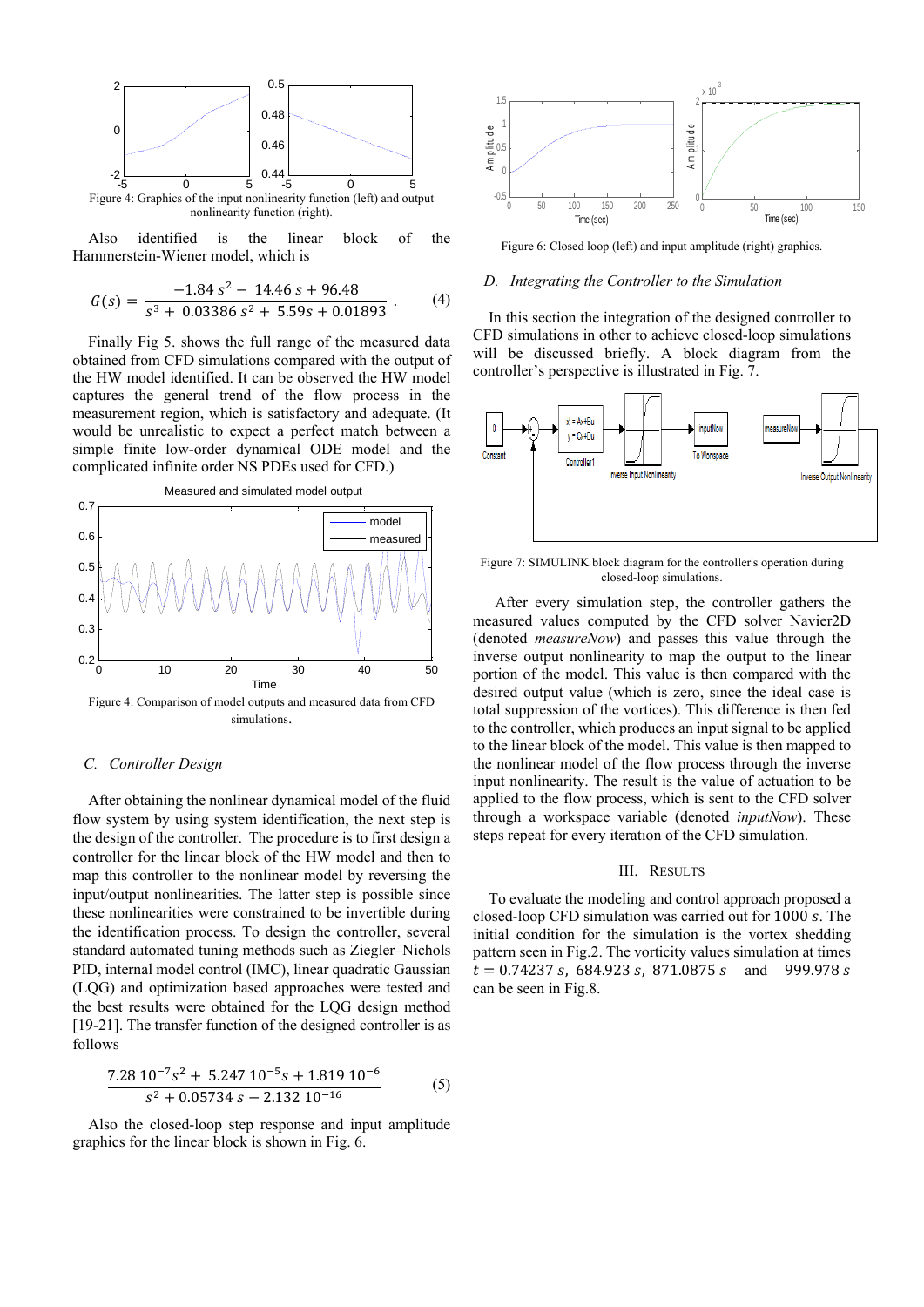

Figure 8: Vorticity values of the flow field at indicated times.

 One can observe that the controller gradually takes effect and finally suppresses the vortices within the desired measurement region behind the cylinder. The controller effort is also clearly visible as the red colored regions near the suction/blowing zones on the cylinder.

## IV. CONCLUSION AND FUTURE WORKS

 In this study a systematic approach for the nonlinear modeling and control of the flow past a circular cylinder was considered. Input/output data from CFD simulations were collected and were used to identify a nonlinear HW model, where the input/output nonlinearities were made to be invertible. This property was exploited by the control design step, where an LQG controller was designed for the linear block of the HW model, whose input and output were augmented with the reversed nonlinearity functions to map the controller to the nonlinear HW model. CFD simulations for closed-loop system demonstrated that the controller could adequately suppress vortices within a selected measurement zone.

Future works include applying the techniques considered to different flow geometries such as the flow around a square, over an airfoil, through a pipeline and so on.

## V. ACKNOWLEDGEMENT

This work is supported by the Scientific & Technological Research Council of Turkey (TUBITAK) under project 109E233 and by the European Commission (EC) under project PIRG-2008-GA-239536.

#### **REFERENCES**

- [1] B. Protas, "Linear feedback stabilization of laminar vortex shedding based on a point vortex model," *Physics of Fluid*, Vol.16, no.12*,* 2004.
- [2] B. Çuhadaroğlu, "Geçirgen yüzeylerinden üfleme yapılan kare kesitli silindir etrafındaki akışta ısı geçişinin sayısal olarak incelenmesi,' *TMMOB Tesisat Mühendisliği*. Vol. 110, p. 5-18, 2009.
- [3] C.W. Rowley, T. Colonius, R. M. Murray, Model reduction for compressible flows using POD and Galerkin projection. Physica Vol. D189, p. 115-129, 2004.
- [4] B.R. Noack, M. Schlegel, M. Morzy´nski & G. Tadmor, "System reduction strategy for Galerkin models of fluid flows," *International Journal for Numerical Methods in Fluids*. Vol. 63, p. 231–248, 2010.
- [5] B.R. Noack, K. Afanasiev,M. Morzynski, G. Tadmor, "A hierarchy of low-dimensional models for the transient and post-transient cylinder wake," *Journal Fluid Mechanics*, Vol. 497, p. 335–363, 2003.
- [6] G. Tadmor, O. Lehmann, B. R. Noack & M. Morzynski: Mean field representation of the natural and actuated cylinder wake. Physics of Fluids. Vol. 22, 2010.
- [7] B. Apaçoğlu, S. Aradağ, "CFD Analysis of Uncontrolled and Controlled Turbulent Flow over a Circular Cylinder," 6<sup>th</sup> International *Advanced Technologies Symposium (IATS'11),* Vol. 16-18, p. 60-65, 2011.
- [8] B. Apaçoğlu, A. Paksoy S. Aradağ, "CFD analysis and reduced order modeling of uncontrolled and controlled laminar flow over a circular cylinder," *Engineering Applications of Computational Fluid Mechanics.* Vol. 5-1, p. 67-82, 2011.
- [9] N.Fujitsawa, "Feedback Control of Vortex Shedding From a Circular Cylinder by Rotational Oscilations," *Journal of Fluids and Structures,* Vol. 15, p. 23-57, 2001.
- [10] V.J. Modi, "Moving Surface Boundary-Layer Control," *A Review. Journal of Fluids and Structures*. Vol. 11, p. 627-663, 1997.
- [11] C. Homescu, I.M. Navon, Z. Li, "Suppression of vortex shedding for flow around a circularcylinder using optimal control," *International Journal for Numerical Methods in Fluid,.* Vol. 38, p. 43-69, 2002.
- [12] C.Fogley, J.Seidel, T. McLaughlin, "Feedback Control of a Shear Layer for Aero-Optic Applications," *International Journal of Flow Control,* Vol. 3-1 2011.
- [13] O.M.Aamo, M. Kristić, "Global Stabilization of a Nonlinear Ginzburg-Landau Model of Vortex Shedding" *European Journal of Control,* Vol. 10, p. 105-116, 2004.
- [14] K.Aleksić, R. King, B.R. Noack, O. Lehmann, M. Moryznski, G. Tadmor, "Nonlinear Flow Control Using a Low Dimensional Galerkin Model," *Facta Universitatis Series: Automatic Control and Robotisc*. Vol. 7-1, p. 63-70, 2008.
- [15] H. Schlihting, *Boundary-layer theory,* New York, Mc Graw-Hill, 1979
- [16] D. Engwirda, "An unstructured mesh Navier-Stokes solver." Master's thesis, School of Engineering, University of Sydney, 2005
- [17] P. Crama, J. Schoukens, "Hammerstein-Wiener System Estimator Initialization," *Proceedings of ISMA,* volume 3, p. 1169-1176, 2002.
- [18] E.W. Bai, "A Blind Approach to the Hammerstein-Wiener Model Identification," *Automatica*. Vol. 38, p. 967-979, 2002.
- [19] S.S. Collis, R.D. Joslin, A. Seifert, V. Theofilis, "Issues in Active Flow Control: Theory, control, simulation and experiment," *Progress in Aerospace Sciences*, Vol. 40, p. 237-289, 2004.
- [20] M. Athans, "The role and use of the stochastic linear quadratic-Gaussian problem in control system design," *IEEE Trans Automat Control,* Vol. AC-16, p.529–552, 1971.
- [21] T.F.Edgar, J.G. Vermeychuk, L.Lapidus, "The Linear Quadratic Control Problem: a Review of Theory and Practice," *Chemical Engineering Communications*, Vol.1-2, p.57-76, 1973.



**H. Deniz KARACA** was born in Ankara/Turkey in 20/12/1987. He took his B.Sc. degree from the Department of Electrical and Electronics Engineering, TOBB ETU (Ankara/Turkey) in August 2010, with area of interest including classical control theory and its applications on mobile robots. Currently he is a M.Sc. student and research assistant at Department of Electrical and Electronics Engineering, TOBB ETU as well. His researches during graduate study period

mainly based on linear and nonlinear dynamical modeling and control of fluid flow systems. Besides he is interested in vision based control and flight control systems.

 He worked as an intern engineer at R&D Department of Vestel NotebookPC Factory (April-August 2008) and R&D Department of Arçelik Dishwasher Factory (January-April 2009). He worked as a full-time researcher in the European Commission (EC) under project PIRG-2008-GA-239536 (September 2010- June 2012). Finally, he has been working as a full-time researcher in the Scientific & Technological Research Council of Turkey (TUBITAK) under project 109E233 since (June 2012).

 H.Deniz KARACA is a member of IEEE and IEEE Control Systems Society.